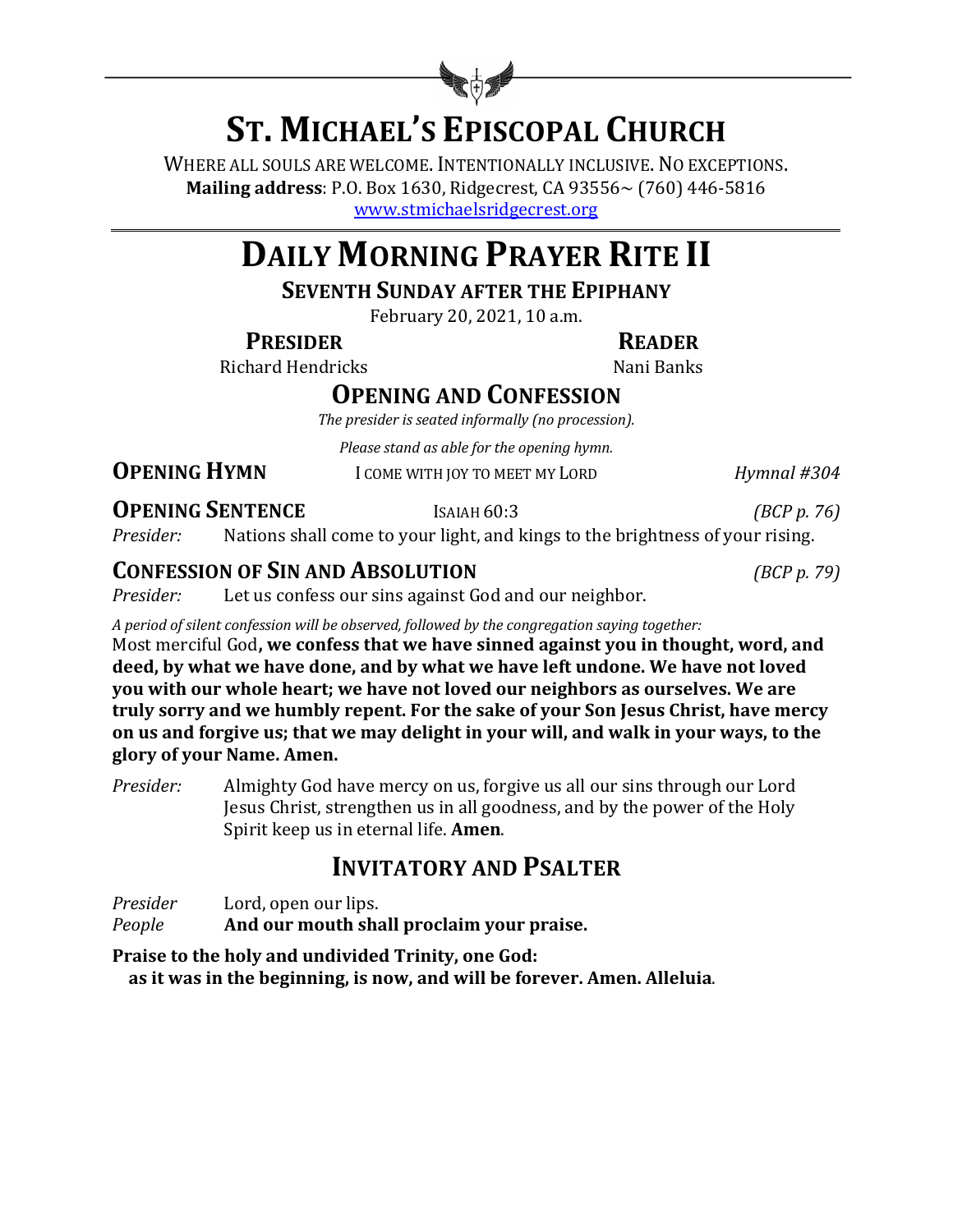

### **JUBILATE** PSALM 100 *(BCP p.* 82) The Presider and the **People** read responsively.

The earth is the Lord's for he made it: **Come let us adore him.** 

Be joyful in the Lord, all you lands; \* serve the Lord with gladness and come before his presence with a song.

#### Know this: The Lord himself is God; \*  **he himself has made us, and we are his; we are his people and the sheep of his pasture.**

Enter his gates with thanksgiving; go into his courts with praise;  $*$ give thanks to him and call upon his Name.

#### For the Lord is good; his mercy is everlasting; \* and his faithfulness endures from age to age.

The earth is the Lord's for he made it: **Come let us adore him.** 

*Please be seated.*

**THE PSALM** PSALM 37:1-12, 41-42 *(BCP p. 633)* 

- 1 Do not fret yourself because of evildoers; \* do not be jealous of those who do wrong.
- <sup>2</sup> For they shall soon wither like the grass, \* and like the green grass fade away.
- 3 Put your trust in the LORD and do good;  $*$ dwell in the land and feed on its riches.
- 4 Take delight in the LORD, \* and he shall give you your heart's desire.
- 5 Commit your way to the LORD and put your trust in him,  $*$ and he will bring it to pass.
- <sup>6</sup> He will make your righteousness as clear as the light \* and your just dealing as the noonday.
- 7 Be still before the LORD  $*$ and wait patiently for him.
- 8 Do not fret yourself over the one who prospers, \* the one who succeeds in evil schemes.
- 9 Refrain from anger, leave rage alone;  $*$ do not fret yourself; it leads only to evil.
- 10 For evildoers shall be cut off, \* but those who wait upon the LORD shall possess the land.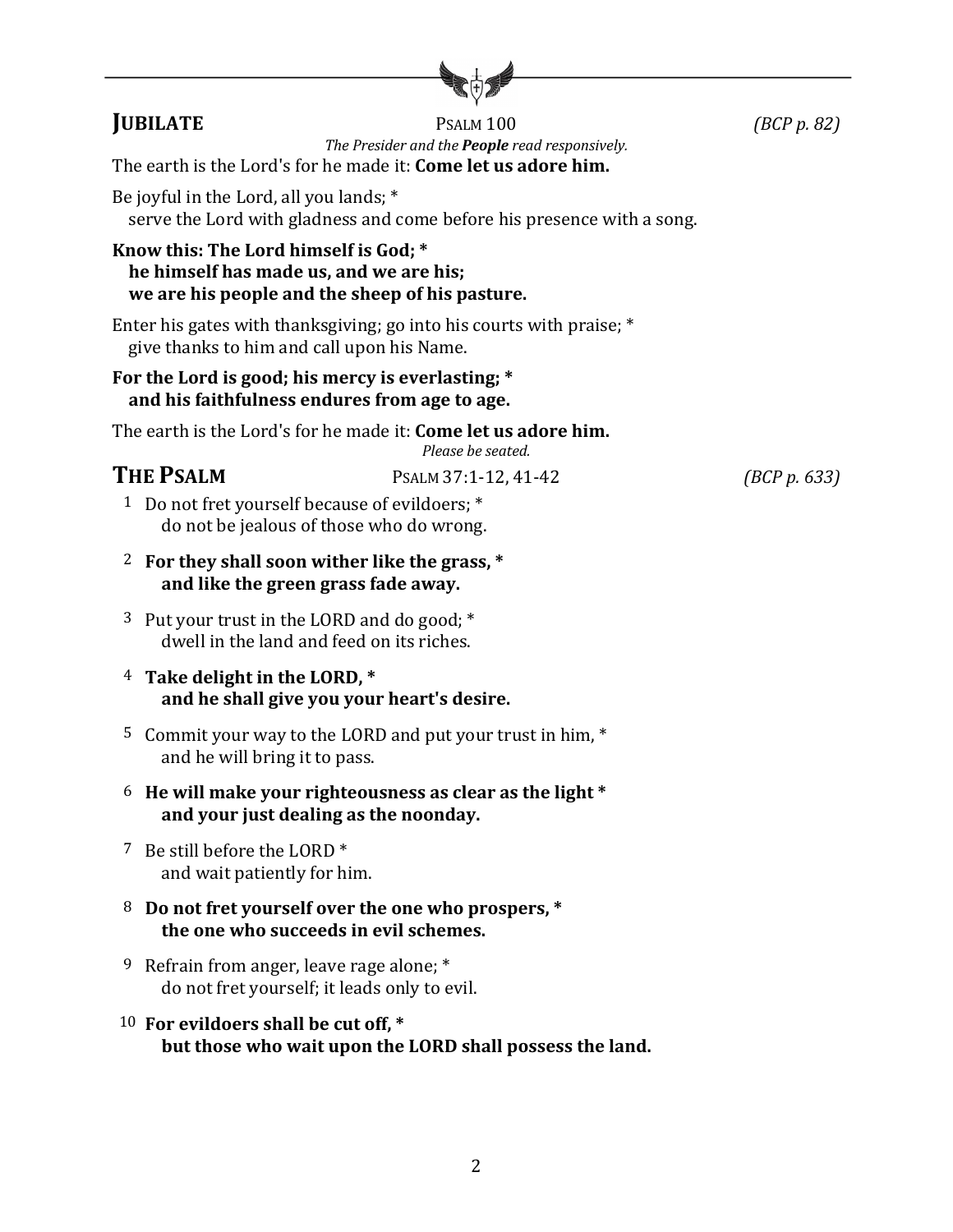

- 11 In a little while the wicked shall be no more;  $*$ you shall search out their place, but they will not be there.
- 12 But the lowly shall possess the land; \*  **they will delight in abundance of peace.**
- 41 But the deliverance of the righteous comes from the LORD;  $*$ he is their stronghold in time of trouble.
- 42 The LORD will help them and rescue them; \* **he** will rescue them from the wicked and deliver them, **because they seek refuge in him.**

Praise to the holy and undivided Trinity, one God: as it was in the beginning, is now, and will be forever. Amen.

## **THE LESSONS**

## **THE FIRST READING** GENESIS 45:3-11, 15 NANI BANKS

#### A READING FROM THE BOOK OF GENESIS:

Joseph said to his brothers, "I am Joseph. Is my father still alive?" But his brothers could not answer him, so dismayed were they at his presence.

Then Joseph said to his brothers, "Come closer to me." And they came closer. He said, "I am your brother, Joseph, whom you sold into Egypt. And now do not be distressed, or angry with yourselves, because you sold me here; for God sent me before you to preserve life. For the famine has been in the land these two years; and there are five more years in which there will be neither plowing nor harvest. God sent me before you to preserve for you a remnant on earth, and to keep alive for you many survivors. So it was not you who sent me here, but God; he has made me a father to Pharaoh, and lord of all his house and ruler over all the land of Egypt. Hurry and go up to my father and say to him, 'Thus says your son Joseph, God has made me lord of all Egypt; come down to me, do not delay. You shall settle in the land of Goshen, and you shall be near me, you and your children and your children's children, as well as your flocks, your herds, and all that you have. I will provide for you there--since there are five more years of famine to come--so that you and your household, and all that you have, will not come to poverty."

And he kissed all his brothers and wept upon them; and after that his brothers talked with him.

Hear what the Spirit is saying to God's people. **Thanks be to God.**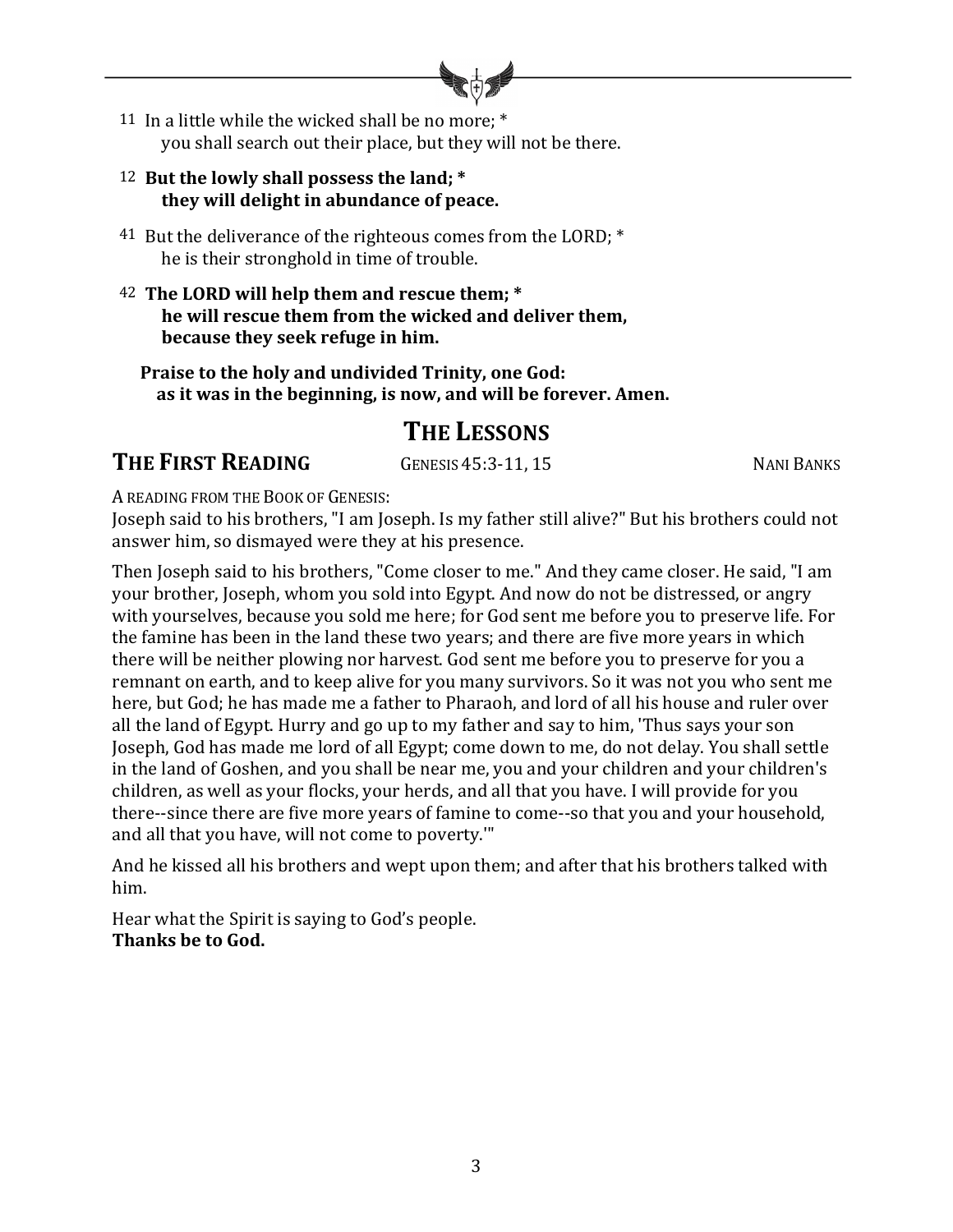

**CANTICLE 13** A SONG OF PRAISE *(BCP p. 90) The Presider and the People read responsively.* Glory to you, Lord God of our fathers; \* you are worthy of praise; glory to you. Glory to you for the radiance of your holy Name; \* **we will praise you and highly exalt you forever.** Glory to you in the splendor of your temple;  $*$ on the throne of your majesty, glory to you. Glory to you, seated between the Cherubim; \* **we will praise you and highly exalt you forever.** Glory to you, beholding the depths;  $*$ in the high vault of heaven, glory to you. Glory to you, Father, Son, and Holy Spirit; \* **we will praise you and highly exalt you forever.** 

*Please be seated.*

### **THE SECOND READING** 1 CORINTHIANS 15:35-38.42-50 NANI BANKS

A READING FROM PAUL'S FIRST LETTER TO THE CORINTHIANS:

Someone will ask, "How are the dead raised? With what kind of body do they come?" Fool! What you sow does not come to life unless it dies. And as for what you sow, you do not sow the body that is to be, but a bare seed, perhaps of wheat or of some other grain. But God gives it a body as he has chosen, and to each kind of seed its own body.

So it is with the resurrection of the dead. What is sown is perishable, what is raised is imperishable. It is sown in dishonor, it is raised in glory. It is sown in weakness, it is raised in power. It is sown a physical body, it is raised a spiritual body. If there is a physical body, there is also a spiritual body. Thus it is written, "The first man, Adam, became a living being"; the last Adam became a life-giving spirit. But it is not the spiritual that is first, but the physical, and then the spiritual. The first man was from the earth, a man of dust; the second man is from heaven. As was the man of dust, so are those who are of the dust; and as is the man of heaven, so are those who are of heaven. Just as we have borne the image of the man of dust, we will also bear the image of the man of heaven.

What I am saying, brothers and sisters, is this: flesh and blood cannot inherit the kingdom of God, nor does the perishable inherit the imperishable.

Hear what the Spirit is saying to God's people. **Thanks be to God.**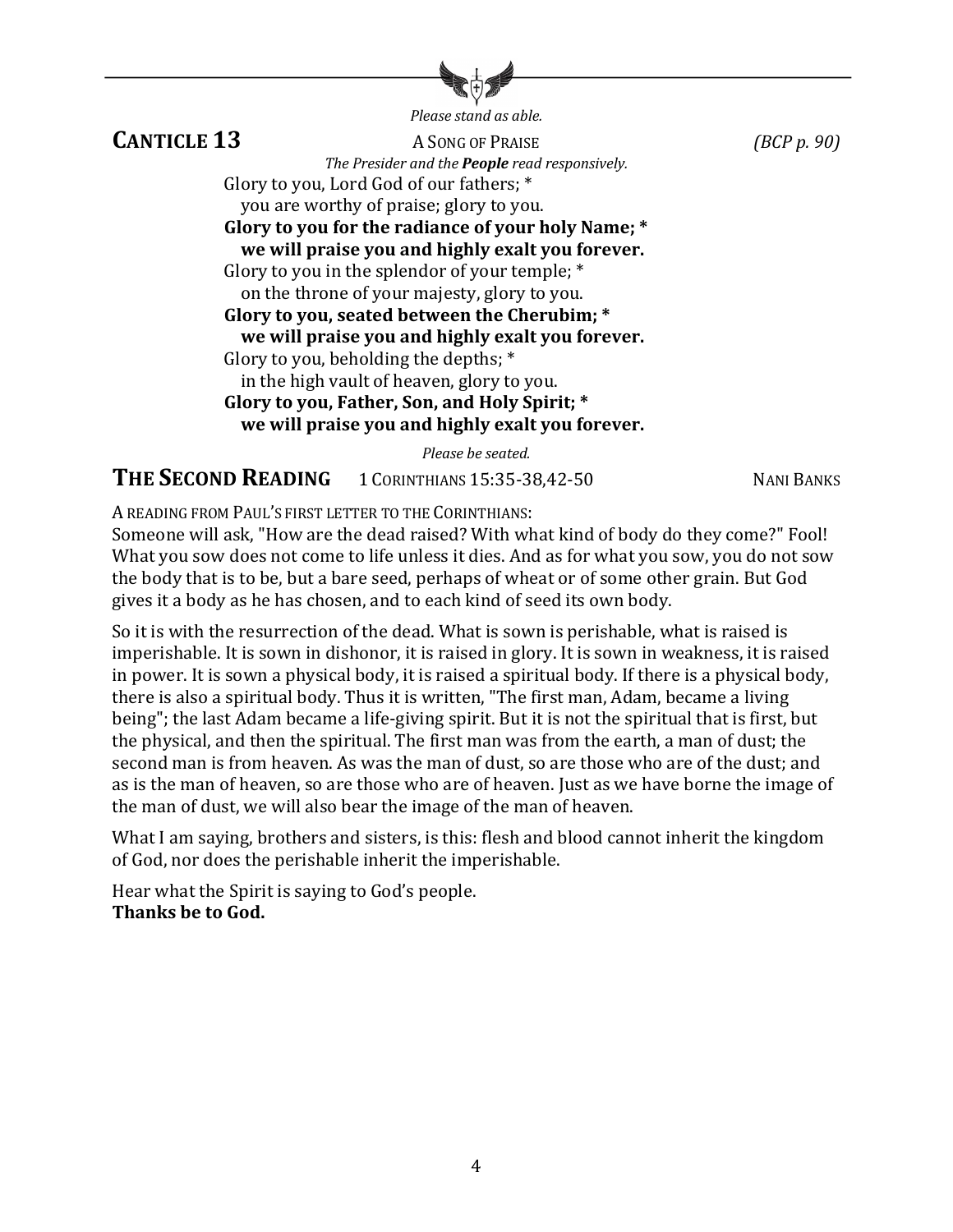

*Please stand as able.*

## **CANTICLE 16** THE SONG OF ZECHARIAH *(BCP pp. 92-93)*

*The Presider and the People read responsively.* Blessed be the Lord, the God of Israel; \* he has come to his people and set them free. He has raised up for us a mighty savior,  $*$ **born of the house of his servant David.** Through his holy prophets he promised of old, that he would save us from our enemies,  $*$ from the hands of all who hate us. He promised to show mercy to our fathers \* and to remember his holy covenant. This was the oath he swore to our father Abraham, \* to set us free from the hands of our enemies, Free to worship him without fear, \* holy and righteous in his sight all the days of our life. You, my child, shall be called the prophet of the Most High, \* for you will go before the Lord to prepare his way, To give his people knowledge of salvation \* by the forgiveness of their sins. In the tender compassion of our God  $*$ the dawn from on high shall break upon us, To shine on those who dwell in darkness and the shadow of death,  $*$ and to guide our feet into the way of peace.

*Please be seated.*

### **THE GOSPEL READING** LUKE 6:27-38 RICHARD HENDRICKS

A READING FROM THE GOSPEL ACCORDING TO LUKE:

Jesus said, "I say to you that listen, Love your enemies, do good to those who hate you, bless those who curse you, pray for those who abuse you. If anyone strikes you on the cheek, offer the other also; and from anyone who takes away your coat do not withhold even your shirt. Give to everyone who begs from you; and if anyone takes away your goods, do not ask for them again. Do to others as you would have them do to you.

"If you love those who love you, what credit is that to you? For even sinners love those who love them. If you do good to those who do good to you, what credit is that to you? For even sinners do the same. If you lend to those from whom you hope to receive, what credit is that to you? Even sinners lend to sinners, to receive as much again. But love your enemies, do good, and lend, expecting nothing in return. Your reward will be great, and you will be children of the Most High; for he is kind to the ungrateful and the wicked. Be merciful, just as your Father is merciful.

"Do not judge, and you will not be judged; do not condemn, and you will not be condemned. Forgive, and you will be forgiven; give, and it will be given to you. A good measure, pressed down, shaken together, running over, will be put into your lap; for the measure you give will be the measure you get back."

Hear what the Spirit is saying to God's people. **Thanks be to God.**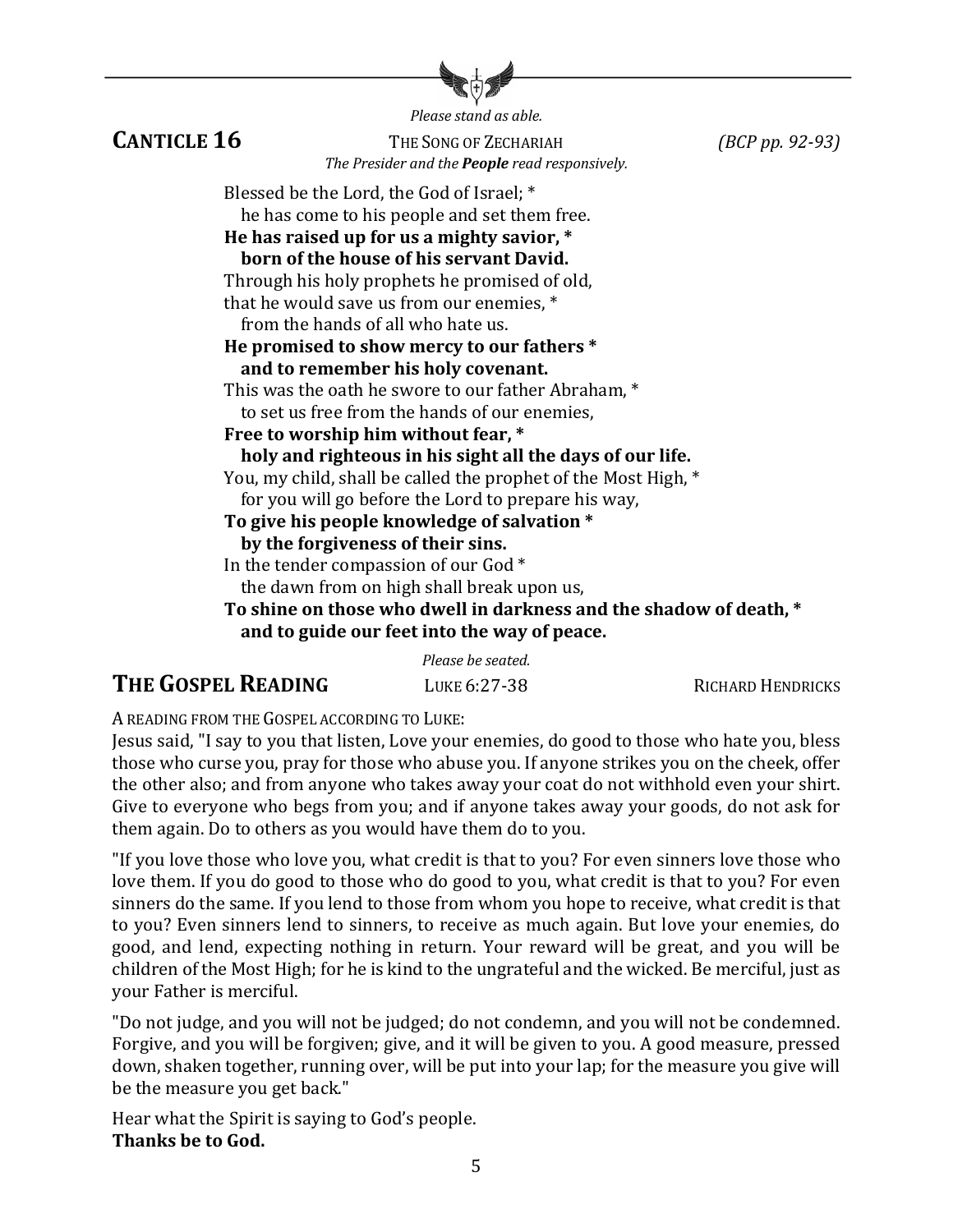## **THE HOMILY** Written by THE REV. CHARLES HOFFACKER

Episcopal Priest and Writer www.episcopalchurch.org/sermon/how-joseph-became-a-gift-giving-man-epiphany-7-c-2019/ *A period of silence and personal reflection follows the sermon.*

## **THE APOSTLES' CREED** *(BCP p. 96)*

#### *Please stand as able.*

I believe in God, the Father almighty, creator of heaven and earth; I believe in Jesus Christ, his only Son, our Lord.

He was conceived by the power of the Holy Spirit and born of the Virgin Mary.

 **He suffered under Pontius Pilate, was crucified, died, and was buried.**

He descended to the dead. On the third day he rose again.

**He ascended into heaven, and is seated at the right hand of the Father.** 

He will come again to judge the living and the dead.

**I believe in the Holy Spirit, the holy catholic Church,**

**the communion of saints, the forgiveness of sins** 

the resurrection of the body, and the life everlasting. Amen.

## **THE PRAYERS**

*Presider:* God be with you. *People:* **And also with you.** *Presider:* Let us pray.

## **THE LORD'S PRAYER** (BCP p. 97)

Our Father, who art in heaven, hallowed be thy Name, thy kingdom come, thy will be done, on earth as it is in heaven. Give us this day our daily bread. And forgive us our trespasses, as we forgive those who trespass against us. And lead us not into temptation, but deliver us from evil. For thine is the kingdom, and the power, and the glory, for ever and ever. Amen.

## **SUFFRAGES B** *(BCP p. 98)*

- V. Save your people, Lord, and bless your inheritance;
- R. Govern them and uphold them, now and always.
- V. Day by day we bless you;
- R. We praise your name for ever.
- V. Lord, keep us from all sin today;
- R. Have mercy upon us, Lord, have mercy.
- V. Lord, show us your love and mercy;
- R. For we put our trust in you.
- V. In you, Lord, is our hope;
- R. And we shall never hope in vain.

## **THE COLLECT OF THE DAY** SEVENTH SUNDAY AFTER THE EPIPHANY

O Lord, you have taught us that without love whatever we do is worth nothing: Send your Holy Spirit and pour into our hearts your greatest gift, which is love, the true bond of peace and of all virtue, without which whoever lives is accounted dead before you. Grant this for the sake of your only Son Jesus Christ, who lives and reigns with you and the Holy Spirit, one God, now and forever. **Amen**.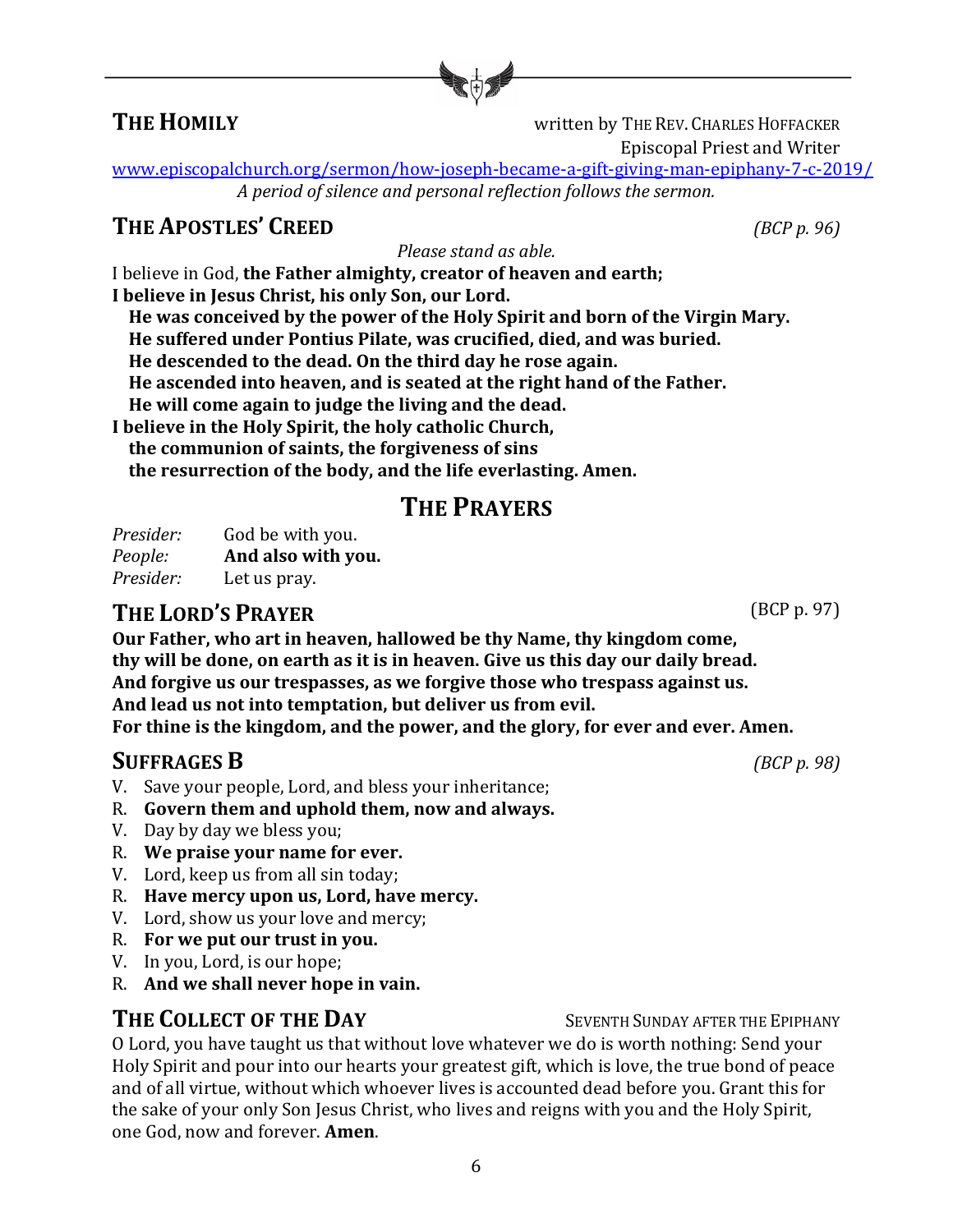

## **A COLLECT** FOR **PEACE** *(BCP p.* 99)

O God, the author of peace and lover of concord, to know you is eternal life and to serve you is perfect freedom: Defend us, your humble servants, in all assaults of our enemies; that we, surely trusting in your defense, may not fear the power of any adversaries; through the might of Jesus Christ our Lord. **Amen.** 

## **INTERCESSIONS**

*The Presider and People pray responsively.* 

Rejoicing in the light of Christ, let us pray to the Lord.

Lord God, grant that your Church may offer her worship in holiness and reverence. Give to Justin the Archbishop of Canterbury, Michael our Presiding Bishop, David our Bishop and to all your people the spirit of prophecy, to make known the message of salvation and to praise your mighty works.

### Hear us, Lord, **and reveal in us the light of your presence.**

Lord God, strengthen your people in the bonds of love as in the Anglican Communion we pray for The Episcopal Church in Jerusalem and the Middle East, and in our diocese for the work and witness of St. John the Baptist in Lodi.

### Hear us, Lord, **and reveal in us the light of your presence.**

Lord God, reveal your love and power to the people who walk in darkness, and by your grace lighten the dark places of our world. Grant to Joseph our President, Gavin our Governor, Eric our Mayor, and to all in authority ears attentive to the voices of wisdom and truth. May all people live in peace and safety.

### Hear us, Lord, **and reveal in us the light of your presence.**

Lord God bless our homes and families; bless all those close to us. May we grow together in real love and charity, and by our lives proclaim your care for all people.

### Hear us, Lord, **and reveal in us the light of your presence.**

Have mercy O Lord, on all who suffer. Comfort those who mourn or are lonely. Be with the sick and distressed. Among those who have asked for our prayers we remember Stan, Rita, Sandy, Laura, and Patrick. Lighten the darkness that seems to close around them.

### Hear us, Lord, **and reveal in us the light of your presence.**

O Lord, we pray for all those who have died and now rejoice in a greater light than this world can give. Grant that we in our time may depart in peace and find salvation.

### Hear us, Lord, **and reveal in us the light of your presence.**

Almighty God, hear our prayer and fulfill your purposes in us as you accomplished your will in our Lord Jesus Christ. **Amen**